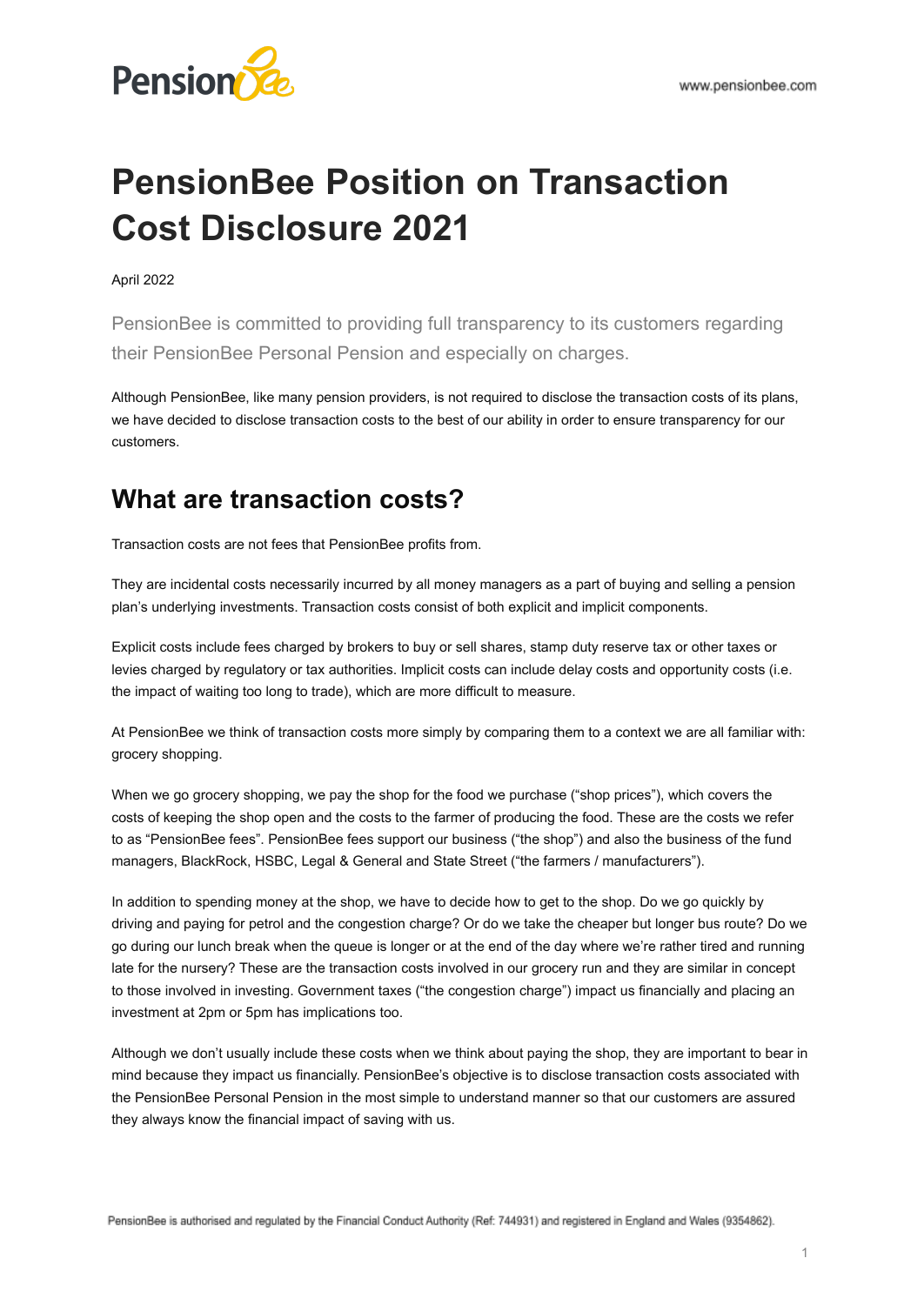

# **Transaction costs at PensionBee**

As described earlier, PensionBee's fees include our fees and those of our asset managers. Our fees are expressed as a proportion of the pension.

In addition, each of our plans has transaction costs associated with trading investments. These transaction costs will be captured in the overall performance of your pension.

**Although PensionBee does not profit from transaction costs, which are paid to external parties like the government and banks, transaction costs will usually decrease the value of your pension so it is important to know about them.**

Similar to the grocery store that does not include the cost of a bus ticket in the price of its bread, we do not include these transaction costs in the PensionBee fees.

## **How do we express transaction costs?**

At PensionBee we strongly believe in making pensions simple – in fact it is our mission! We are one of the few providers who adds up our own fees with those of our asset managers to make a single PensionBee fee.

In deciding how to disclose and manage transaction costs, we have adopted the following approach:

- Just like transportation costs or government taxes, transaction costs in investments are unavoidable. We aim to reduce these costs for our customers by only working with the largest and most reputable managers who can demand the lowest transaction costs in the market.
- We will disclose an annualised transaction cost number reported to us by our money managers at least once annually. Based on 2021 data, PensionBee transaction costs for the most popular plan, the Tailored Plan, ranged from -0.02 - 0.05%. You can see the full breakdown of costs per plan in the table below.
- We will not be including the annual transaction cost in the PensionBee fees. To stick to our mission of making pensions simple, we like to keep PensionBee fees as comparable to those of other consumer decisions. When one goes grocery shopping, the shop does not include the cost of the bus ticket in its bread prices.

### **PensionBee's fees and the transaction costs**

Below we have laid out our fees for each of our plans.